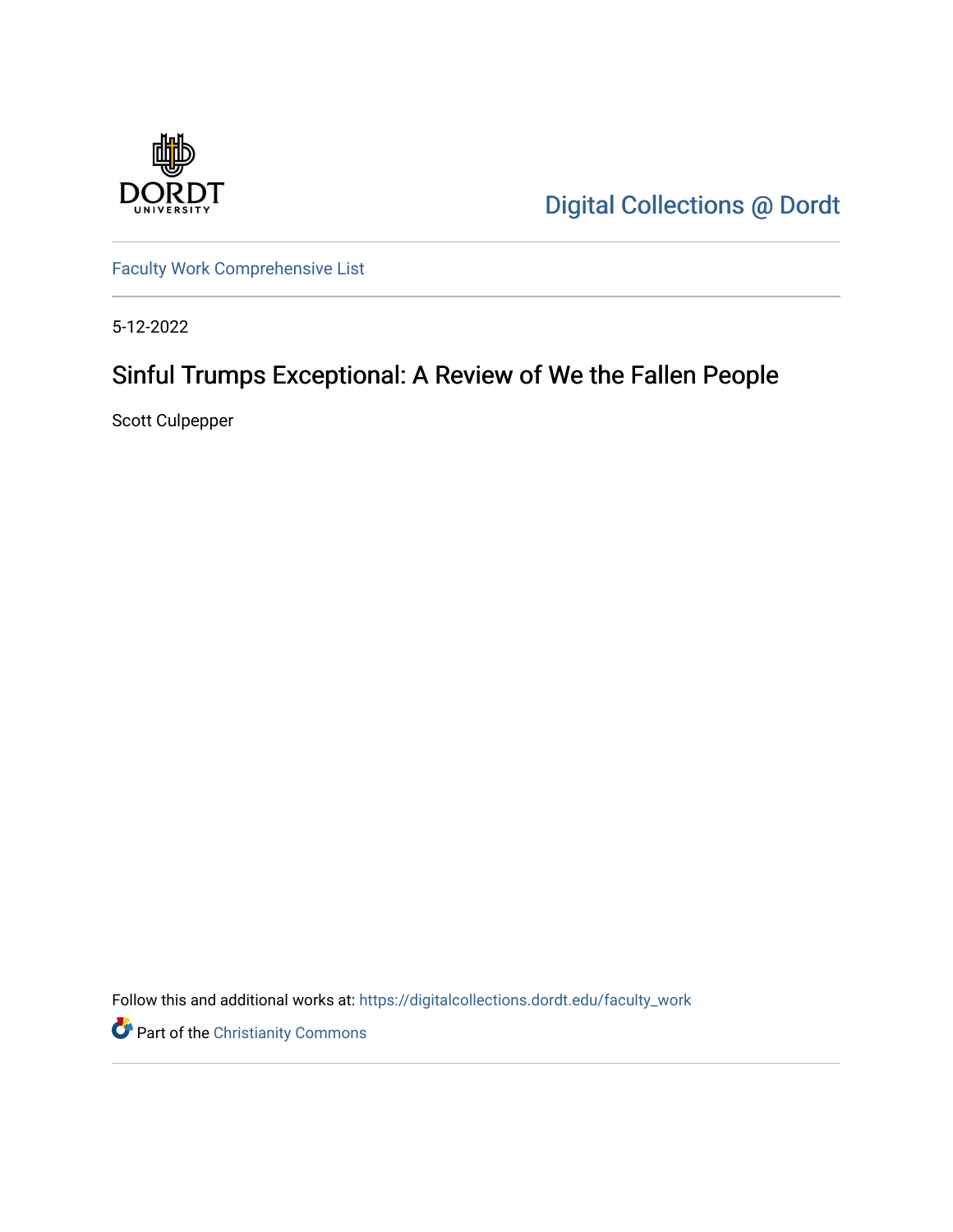## Sinful Trumps Exceptional: A Review of We the Fallen People

#### Abstract

"Christians of all political persuasions... must face deep questions about how their faith in Christ's kingdom intersects with their participation in the kingdoms of this world."

Posting about the book We the Fallen People from In All Things - an online journal for critical reflection on faith, culture, art, and every ordinary-yet-graced square inch of God's creation.

<https://inallthings.org/sinful-trumps-exceptional-a-review-of-we-the-fallen-people/>

#### Keywords

In All Things, book review, We the Fallen People, foundation, future, United States, democracy, Robert Tracy McKenzie

#### **Disciplines**

**Christianity** 

#### **Comments**

[In All Things](http://inallthings.org/) is a publication of the [Andreas Center for Reformed Scholarship and Service](http://www.dordt.edu/services_support/andreas_center/) at Dordt [University](http://www.dordt.edu/).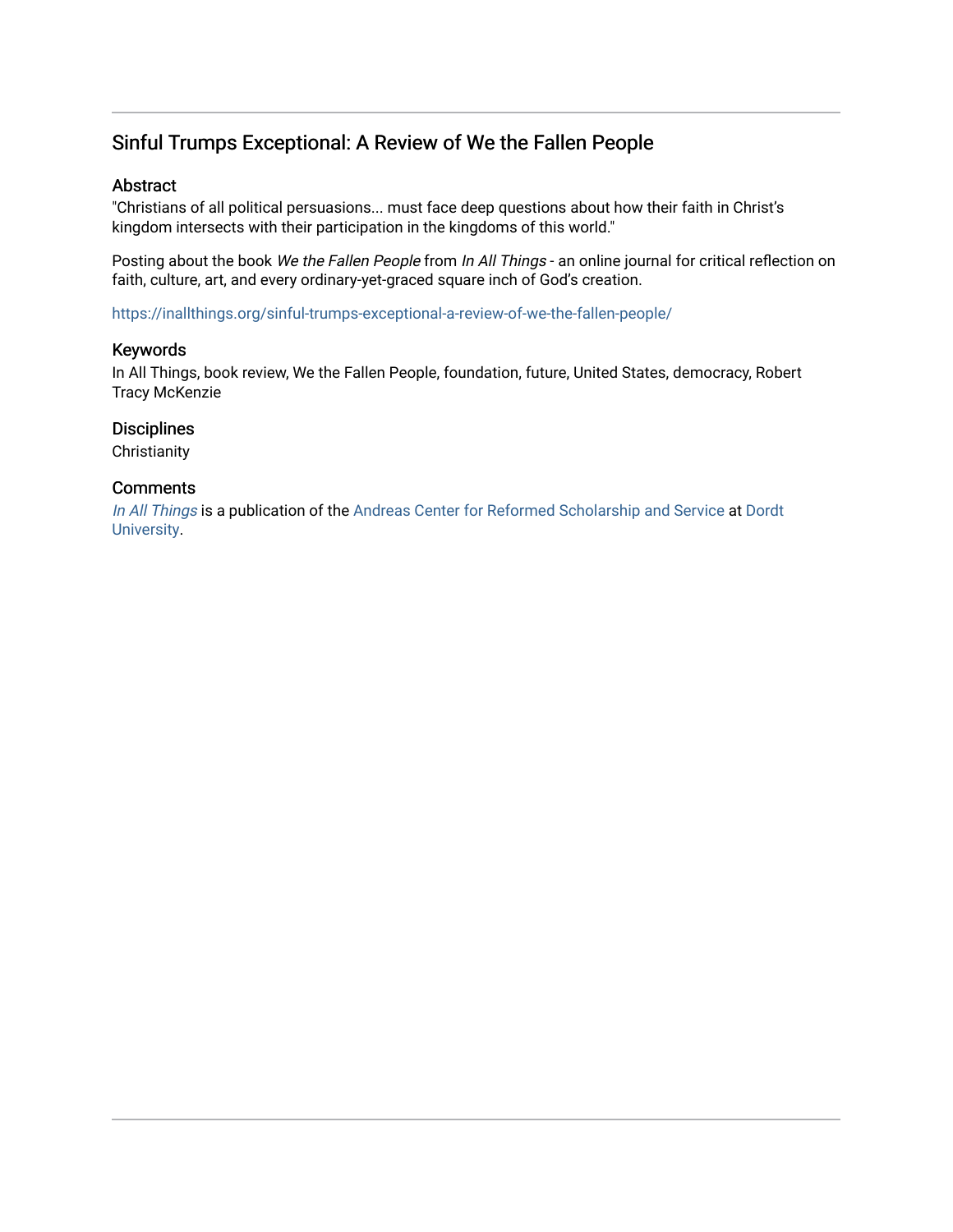# **Sinful Trumps Exceptional: A Review of** *We the Fallen People*

### **[Scott Culpepper](https://inallthings.org/author/scott-culpepper/)**

### **May 12, 2022**

## **Title:** *We the Fallen People: The Foundation and the Future of American Democracy*

**Author:** Robert Tracy McKenzie **Publisher:** IVP Academic **Publishing Date:** September 21, 2021 **Pages:** 294 (Hardcover) **ISBN:** 978-0830852963

Wheaton College Historian Tracy McKenzie has cultivated a well-deserved reputation as a meticulous and careful scholar with a distinctly Christian approach to interpreting the past. McKenzie's determined adherence to those standards stands as a rarity in a time when too many Christians prefer to scratch their itching ears to the tune of culture warriors providing a revisionist narrative of American history for partisan consumption. *We the Fallen People: The Founders and the Future of American Democracy* continues the quest McKenzie began with *The First Thanksgiving*<sup>1</sup> to write responsible popular history accessible to the common reader and distinctly Christian in orientation. The First Thanksgiving proved successful at dispelling some of the cherished myths surrounding the holiday observance while still finding a core worth commemorating. The result was compelling and interesting to scholars and general readers alike. *We the Fallen People*, while a little more theoretical in its subject matter, remains grounded well enough to speak to popular audiences while offering some deeper reflections on doing history responsibly.

*We the Fallen People* offers a historical mediation on eighteenth century views of what Christian theologians in the Augustinian tradition have called "original sin." McKenzie argues that the American founders' understanding of humanity's inherent fallenness provided them with a balanced sense of democracy's possibilities and inherent dangers. Over time, this understanding has been replaced with an idolization of American democracy that sees democracy as inherently good in and of itself without acknowledging the basic reality that the founders understood. Such an understanding, according to McKenzie, saw democracy as a tool that could bring about flourishing, but one which could just as easily be coopted for less noble ends by fallen human beings. Checks and balances were crafted into the founding charters of the nation to provide safeguards against human vices. McKenzie writes, "The problem as (the founders) understood is not that we're wholly evil; it's that we're not reliably good."  $\frac{2}{3}$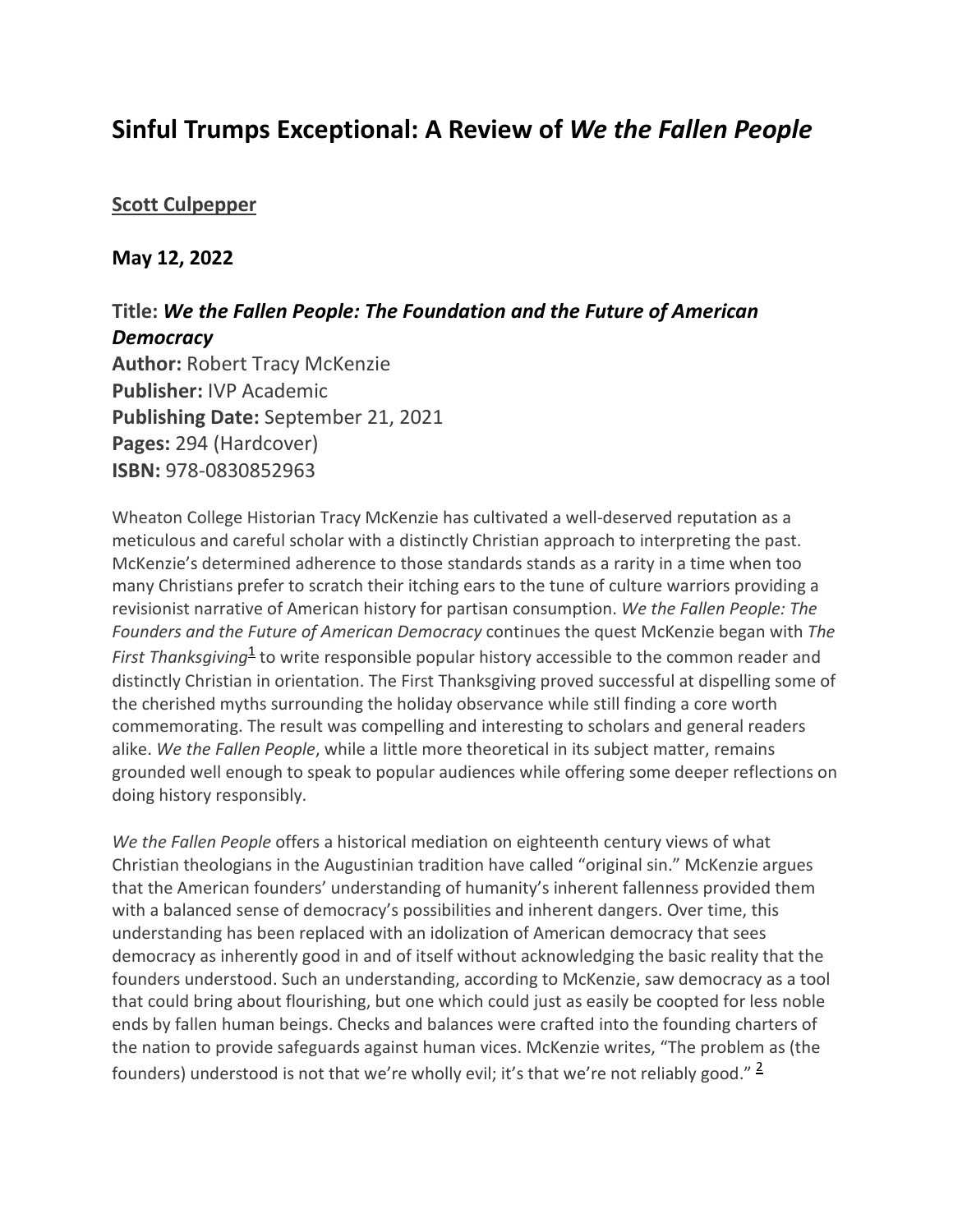McKenzie takes his readers to three pivotal points in American history to trace the evolution of Americans' cultural framing of democratic ideals. He first explores the founding era at the end of the eighteenth century, where he provides evidence for his argument that the founders crafted a system designed to deal with the problem of fickle human morality. He then carries the narrative forward to the early nineteenth century when Jacksonian populism began to reshape the way Americans saw themselves and the nature of democracy. The vision of "Manifest Destiny" and Americans as a chosen people reshaped the way people wrote about the past and their expectations for what democracy could achieve in the present. He rightly notes here how the forcible removal of the Cherokee people along the infamous "Trail of Tears" during this era illustrates how majority rule can produce tyranny as well as freedom. A narrative of American goodness and righteousness displaced the old cautionary warnings about human fallibility. McKenzie's closing chapters lead to the late twentieth century and explore how current political movements have used the narrative of "American goodness" to frame expectations of what democracy can achieve. In the process, they make democratic institutions more vulnerable to exploitation by unscrupulous persons who offer simplistic readings of current events and equally simplistic solutions to the problems. Radical visions of American goodness require a glittering assessment of successes while ignoring, or at best, minimizing the national failures. Throughout, McKenzie includes excerpts from Alexis de Tocqueville's classic *Democracy in America* (published 1835 and 1840) and sets de Tocqueville's analysis of the young republic in conversation with Christian ideals as well as the broader sweep of American history. The myth of American goodness derived much of its contemporary power from misquotations and misunderstandings of de Tocqueville's text. McKenzie sees a careful and correct reading of that text as one corrective to America's self-absorption, a self-absorption which de Tocqueville noted in his own day.

Tracy McKenzie has written an important book that has a timeless quality while still speaking to the current fractured context. *We The Fallen People*, like *The First Thanksgiving*, offers a model of meticulous and careful scholarship instructive for both formal students of history and everyday readers. While one may disagree with some of his conclusions, it's hard to see how any fair critic could take issue with McKenzie's methodology. What should be standard stands out in McKenzie's work because it has become so rare in popular historical writing. His accessible style and clarity of argumentation offer scholars a model for engaging in public scholarship that retains the meat of academic rigor while framing ideas in a way that can be grasped by regular readers.

McKenzie's discussion of the founders' views of human fallibility delves into territory that I would like to see expanded in future works. As a historian of the early modern period, I'm often frustrated with the one-dimensional portrayal of Enlightenment thinkers, particularly when it comes to the issue of human nature. Surface level summaries treat Enlightenment figures through the lens of John Locke's optimistic anthropology expressed in his *An Essay Concerning Human Understanding* (published 1690). Locke's *Tabula Rasa*, or blank slate theory of human nature, argued that humans were born free from innate corruption in contrast to doctrines of original sin, but Locke made his argument exactly because he recognized that human nature is not consistently good. He differed in regard to the origins of that human proclivity to corruption